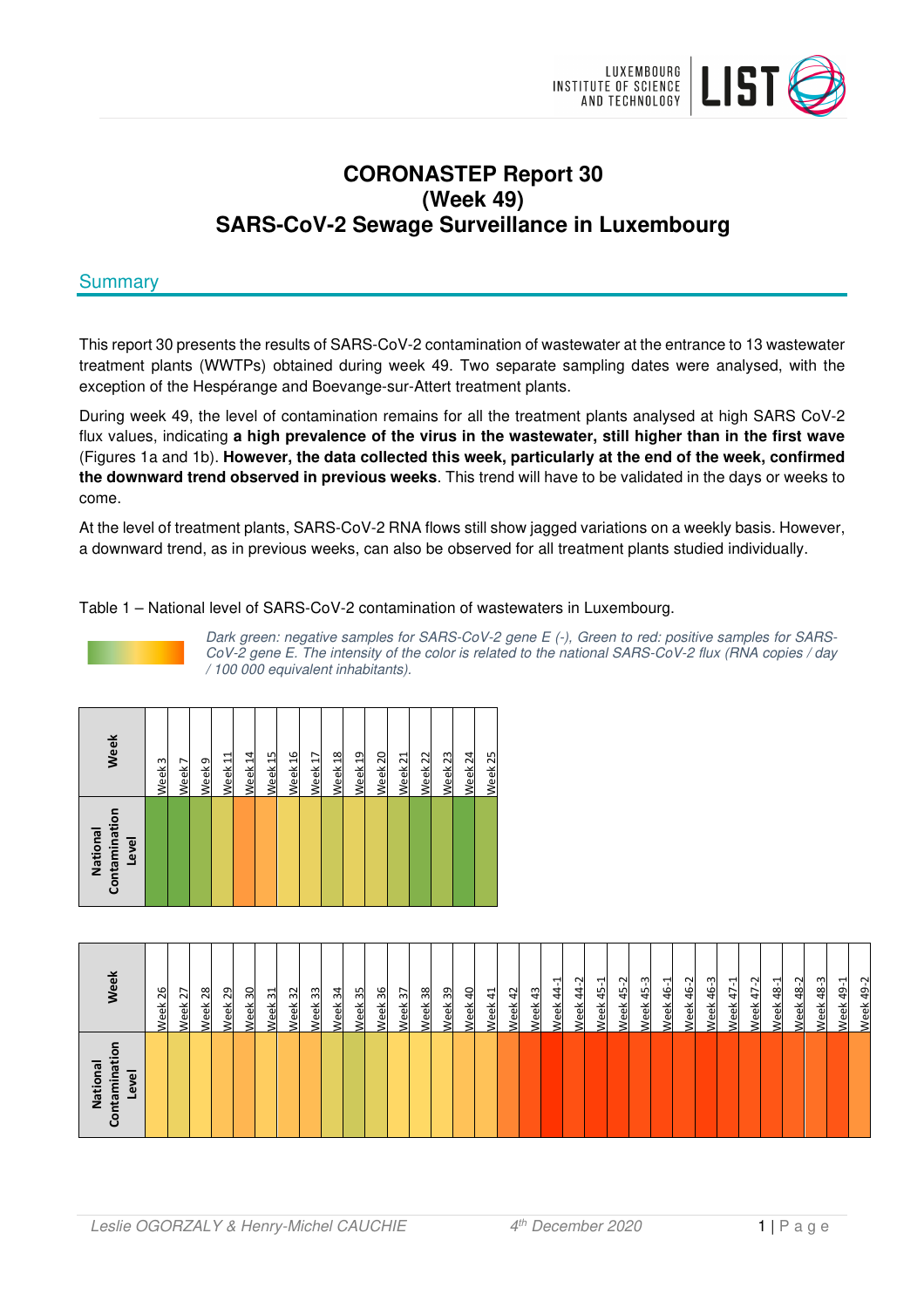

Figure 1a – RT-qPCR quantification time-course monitoring of SARS-CoV-2 (E gene) in Luxembourgish wastewater samples from December 2019 to December 2020. Grey squares: daily-confirmed cases for Luxembourgish residents (https://data.public.lu/fr/datasets/donnees-covid19/), Blue dots: cumulative SARS-CoV-2 flux (RNA copies / day / 100 000 equivalent inhabitants).



Figure 1b - Close-up of Figure 1a showing results from September 1st on.

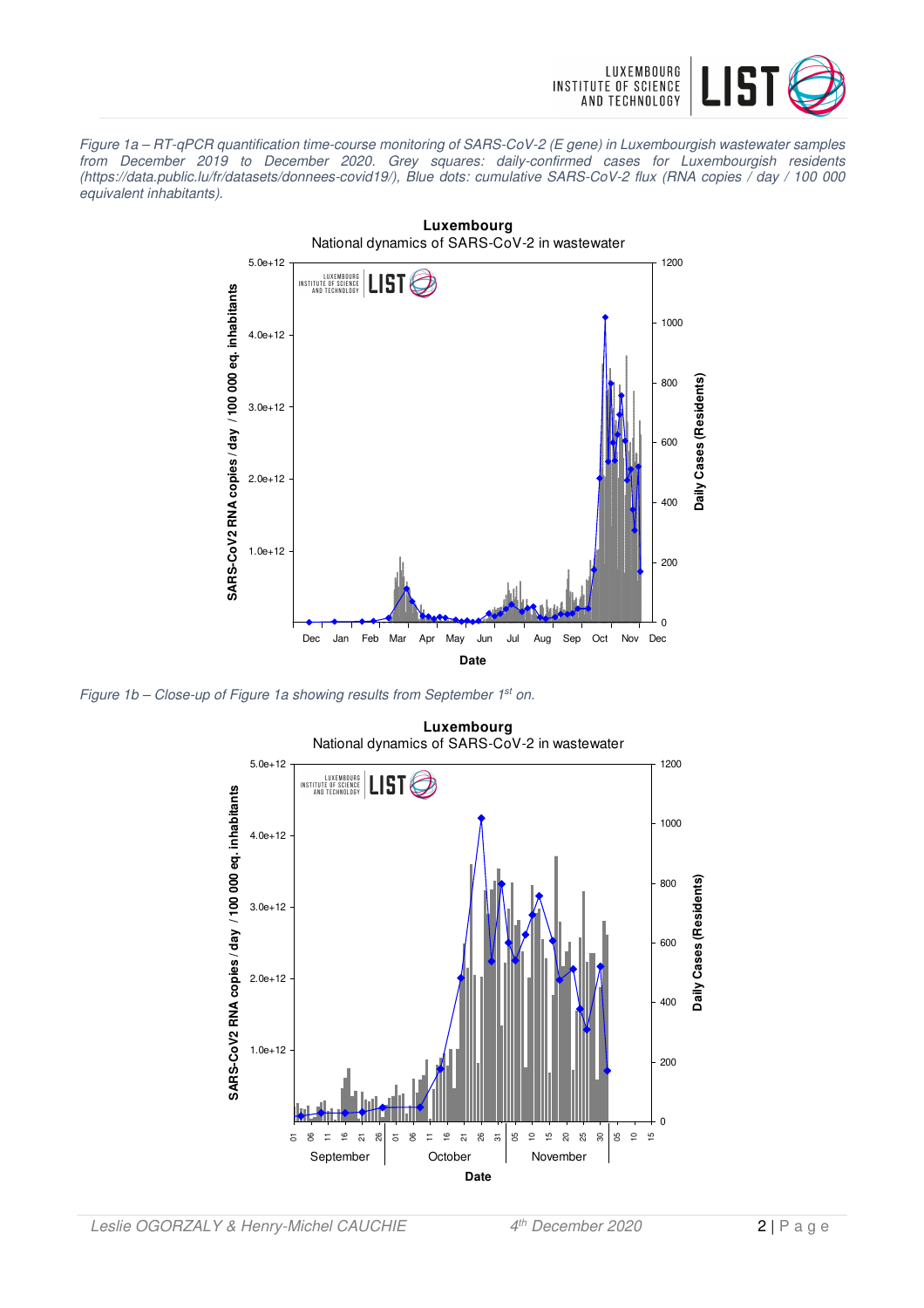

Table 2 - Level of SARS-CoV-2 contamination of each analyzed wastewater treatment plant in Luxembourg during the second wave. BEG: Beggen, BET: Bettembourg, SCH: Schifflange, BLE: Bleesbruck, MER: Mersch, PET: Pétange, HES: Hespèrange, ECG: Echternach, UEB: Uebersyren, GRE: Grevenmacher, TRO: Troisvierges, BOE: Boevange sur Attert, WIL: Wiltz



Dark green: negative samples for SARS-CoV-2 gene E (-), Green to red: positive samples for SARS-CoV-2 gene E. The intensity of the color is related to the RT-qPCR signal (Ct values) Grey boxes: no data

|            | 2020              |           |         |            |                        |                          |                         |                        |         |         |         |                    |         |         |         |         |         |         |         |         |         |         |         |         |         |         |         |                    |         |         |         |         |           |           |                         |           |           |           |                     |           |           |           |           |                  |           |           |           |
|------------|-------------------|-----------|---------|------------|------------------------|--------------------------|-------------------------|------------------------|---------|---------|---------|--------------------|---------|---------|---------|---------|---------|---------|---------|---------|---------|---------|---------|---------|---------|---------|---------|--------------------|---------|---------|---------|---------|-----------|-----------|-------------------------|-----------|-----------|-----------|---------------------|-----------|-----------|-----------|-----------|------------------|-----------|-----------|-----------|
|            | <b>First wave</b> |           |         |            |                        |                          |                         |                        |         |         |         |                    |         |         |         |         |         |         |         |         |         |         |         |         |         |         |         | <b>Second wave</b> |         |         |         |         |           |           |                         |           |           |           |                     |           |           |           |           |                  |           |           |           |
| WWTP       | Week <sub>9</sub> | 급<br>Week | Week 14 | 15<br>Week | $\frac{1}{6}$<br>Week: | $\overline{17}$<br>Week: | $\frac{8}{18}$<br>Week: | $\overline{a}$<br>Week | Week 20 | Week 21 | Week 22 | Week <sub>23</sub> | Week 24 | Week 25 | Week 26 | Week 27 | Week 28 | Week 29 | Week 30 | Week 31 | Week 32 | Week 33 | Week 34 | Week 35 | Week 36 | Week 37 | Week 38 | Week 39            | Week 40 | Week 41 | Week 42 | Week 43 | Week 44-1 | Week 44-2 | $45 - 1$<br><b>Week</b> | Week 45-2 | Week 45-3 | Week 46-1 | 46-2<br><b>Week</b> | Week 46-3 | Week 47-1 | Week 47-2 | Week 48-1 | <b>Week 48-2</b> | Week 48-3 | Week 49-1 | Week 49-2 |
| <b>BEG</b> |                   |           |         |            |                        |                          |                         |                        |         |         |         |                    |         |         |         |         |         |         |         |         |         |         |         |         |         |         |         |                    |         |         |         |         |           |           |                         |           |           |           |                     |           |           |           |           |                  |           |           |           |
| <b>BET</b> |                   |           |         |            |                        |                          |                         |                        |         |         |         |                    |         |         |         |         |         |         |         |         |         |         |         |         |         |         |         |                    |         |         |         |         |           |           |                         |           |           |           |                     |           |           |           |           |                  |           |           |           |
| <b>SCH</b> |                   |           |         |            |                        |                          |                         |                        |         |         |         |                    |         |         |         |         |         |         |         |         |         |         |         |         |         |         |         |                    |         |         |         |         |           |           |                         |           |           |           |                     |           |           |           |           |                  |           |           |           |
| <b>BLE</b> |                   |           |         |            |                        |                          |                         |                        |         |         |         |                    |         |         |         |         |         |         |         |         |         |         |         |         |         |         |         |                    |         |         |         |         |           |           |                         |           |           |           |                     |           |           |           |           |                  |           |           |           |
| <b>MER</b> |                   |           |         |            |                        |                          |                         |                        |         |         |         |                    |         |         |         |         |         |         |         |         |         |         |         |         |         |         |         |                    |         |         |         |         |           |           |                         |           |           |           |                     |           |           |           |           |                  |           |           |           |
| <b>PET</b> |                   |           |         |            |                        |                          |                         |                        |         |         |         |                    |         |         |         |         |         |         |         |         |         |         |         |         |         |         |         |                    |         |         |         |         |           |           |                         |           |           |           |                     |           |           |           |           |                  |           |           |           |
| <b>HES</b> |                   |           |         |            |                        |                          |                         |                        |         |         |         |                    |         |         |         |         |         |         |         |         |         |         |         |         |         |         |         |                    |         |         |         |         |           |           |                         |           |           |           |                     |           |           |           |           |                  |           |           |           |
| <b>ECH</b> |                   |           |         |            |                        |                          |                         |                        |         |         |         |                    |         |         |         |         |         |         |         |         |         |         |         |         |         |         |         |                    |         |         |         |         |           |           |                         |           |           |           |                     |           |           |           |           |                  |           |           |           |
| <b>UEB</b> |                   |           |         |            |                        |                          |                         |                        |         |         |         |                    |         |         |         |         |         |         |         |         |         |         |         |         |         |         |         |                    |         |         |         |         |           |           |                         |           |           |           |                     |           |           |           |           |                  |           |           |           |
| <b>GRE</b> |                   |           |         |            |                        |                          |                         |                        |         |         |         |                    |         |         |         |         |         |         |         |         |         |         |         |         |         |         |         |                    |         |         |         |         |           |           |                         |           |           |           |                     |           |           |           |           |                  |           |           |           |
| <b>TRO</b> |                   |           |         |            |                        |                          |                         |                        |         |         |         |                    |         |         |         |         |         |         |         |         |         |         |         |         |         |         |         |                    |         |         |         |         |           |           |                         |           |           |           |                     |           |           |           |           |                  |           |           |           |
| <b>BOE</b> |                   |           |         |            |                        |                          |                         |                        |         |         |         |                    |         |         |         |         |         |         |         |         |         |         |         |         |         |         |         |                    |         |         |         |         |           |           |                         |           |           |           |                     |           |           |           |           |                  |           |           |           |
| <b>WIL</b> |                   |           |         |            |                        |                          |                         |                        |         |         |         |                    |         |         |         |         |         |         |         |         |         |         |         |         |         |         |         |                    |         |         |         |         |           |           |                         |           |           |           |                     |           |           |           |           |                  |           |           |           |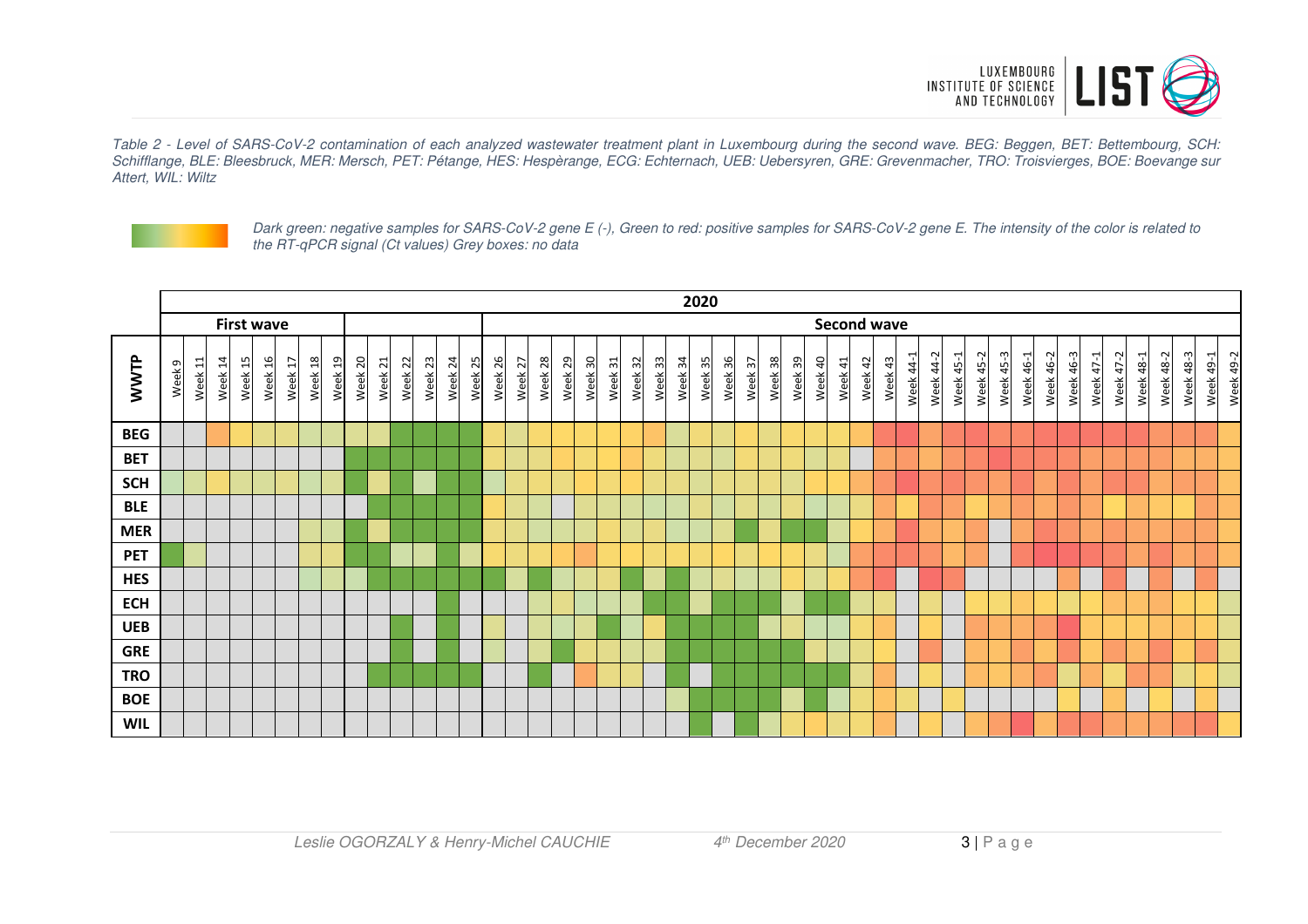

**SARS-CoV-2 flux (copies/day/10000 inhab.)**

SARS-CoV-2 flux (copies/day/10000 inhab.)

2.0e+11

 $4.0e+11$ 

6.0e+11

8.0e+11



8.0e+11 1.0e+12 1.2e+12 1.4e+12

Figure 2a – RT-qPCR quantification time-course monitoring of SARS-CoV-2 (E gene) in the four most impacted wastewater treatment plants from March to December 2020. Grey squares: daily-confirmed cases for the contributory area of each wastewater treatment plant, dots: SARS-CoV-2 flux (RNA copies / day / 10 000 equivalent inhabitants).





600

800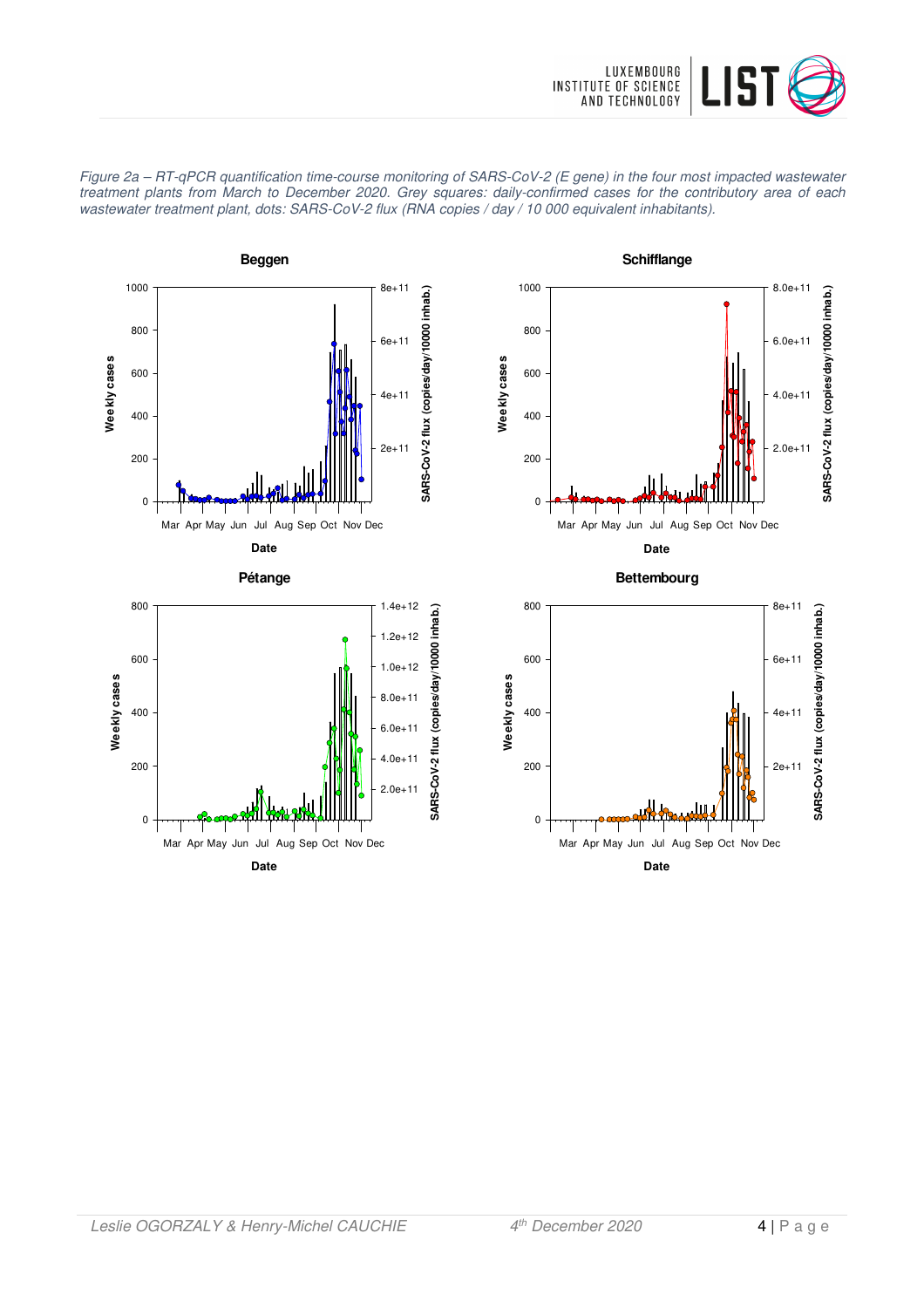

**SARS-CoV-2 flux (copies/day/10000 inhab.)**

**SARS-CoV-2 flux (copies/day/10000 inhab.)**



Figure 2b - Close-up of Figure 2a showing results from September 1st on.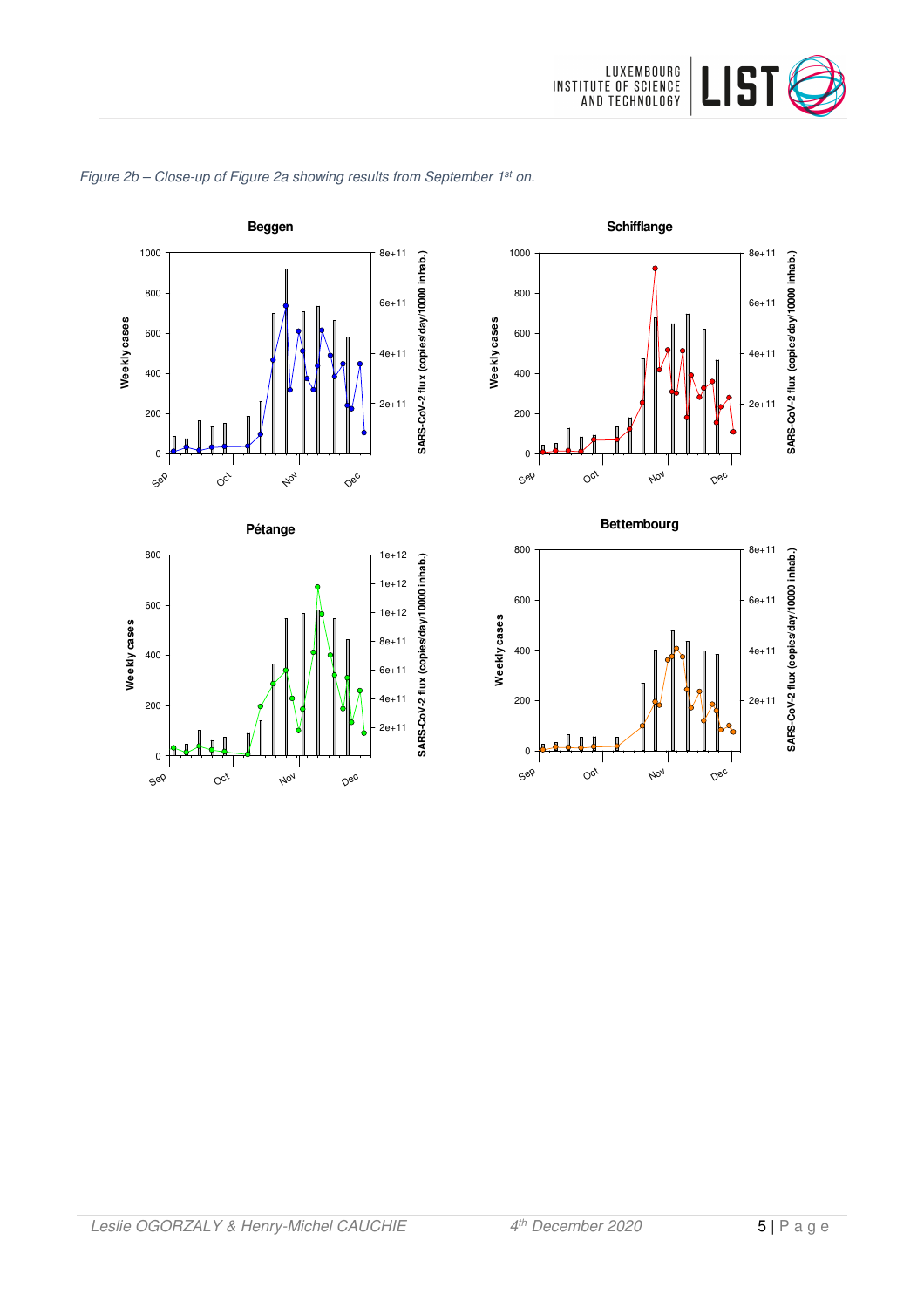





**Date** Aug Sep Oct Nov Dec

0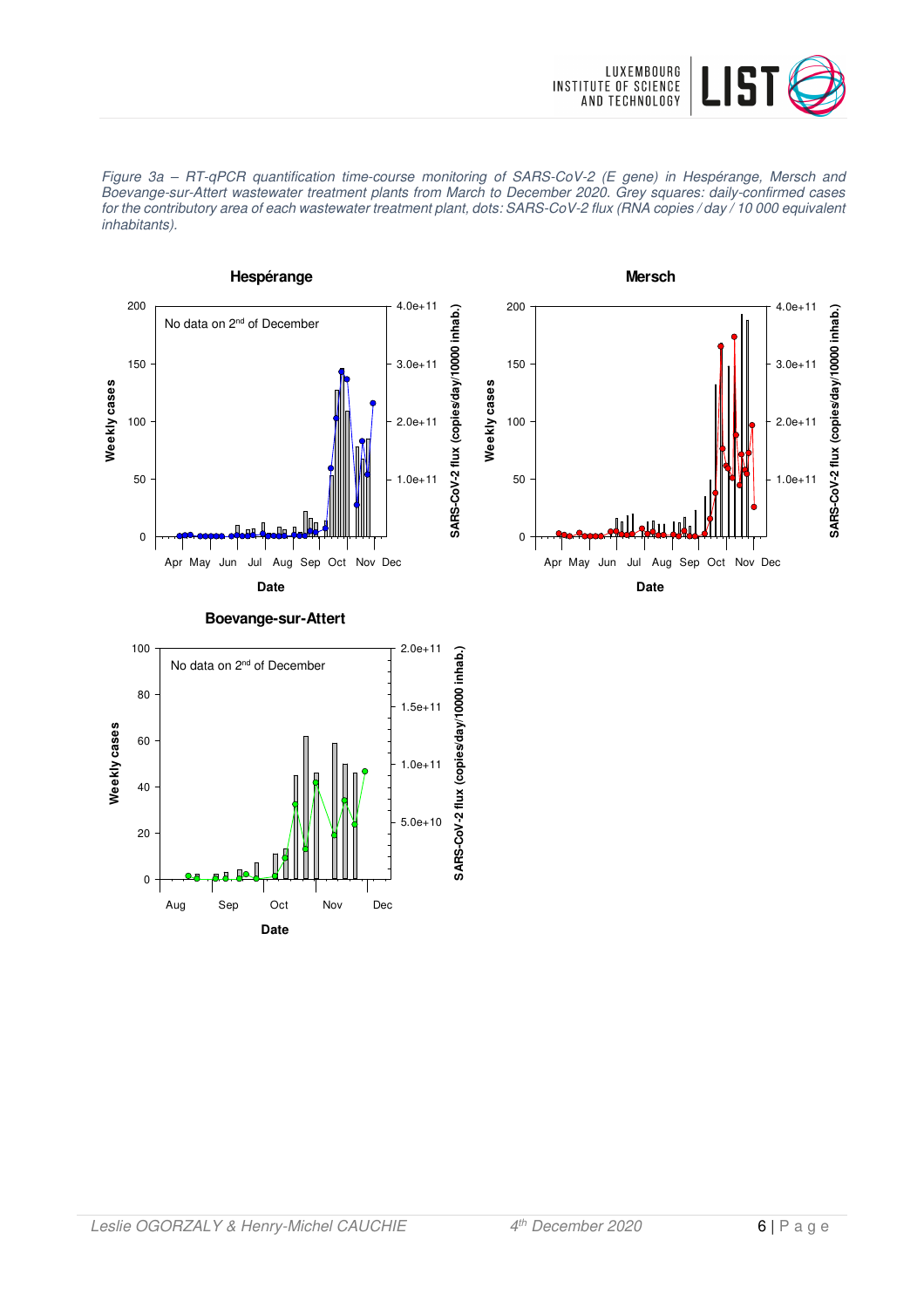







**Date**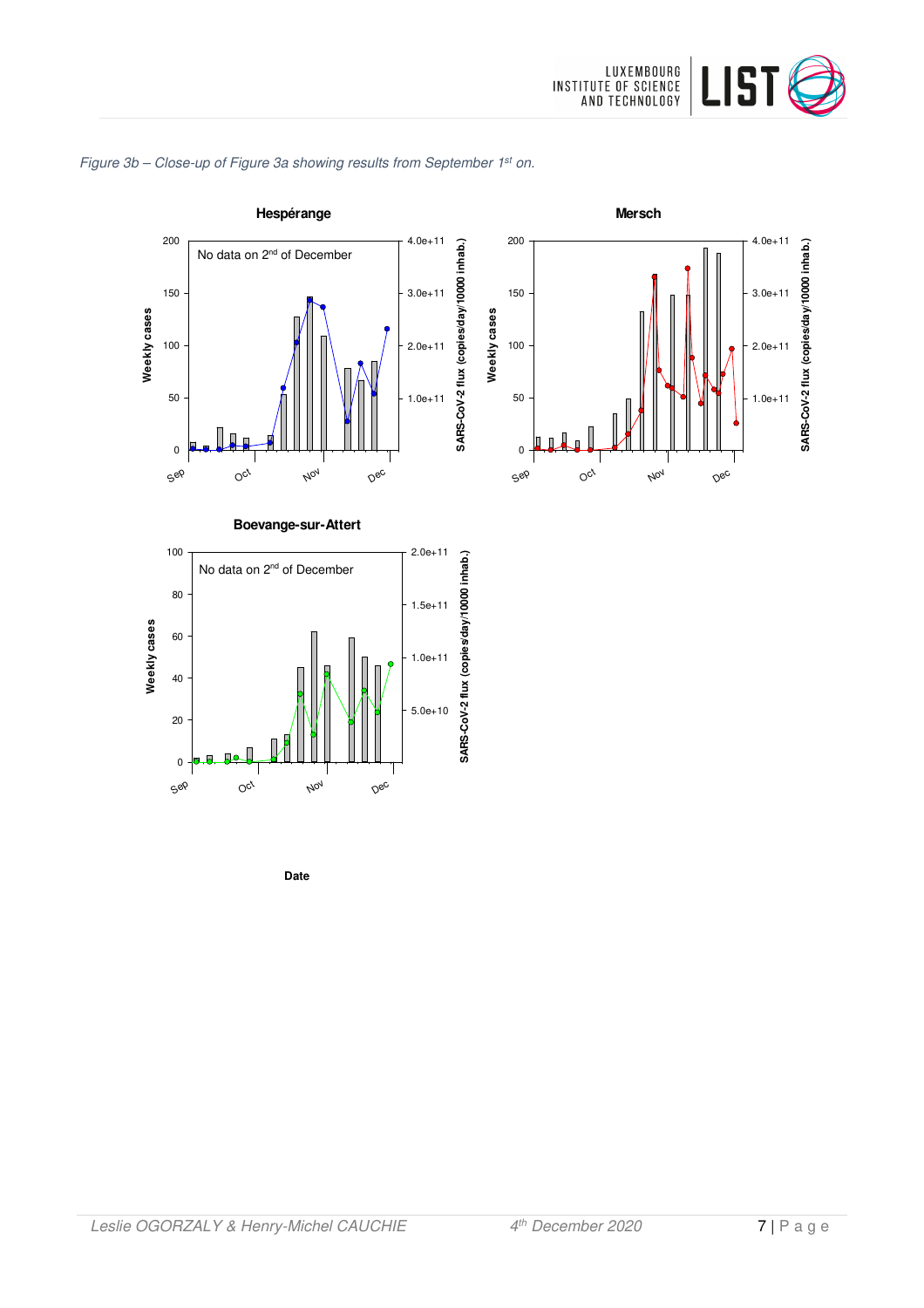

Figure 4a – RT-qPCR quantification time-course monitoring of SARS-CoV-2 (E gene) in SIDEST wastewater treatment plants from March to December 2020. Grey squares: daily-confirmed cases for the contributory area of each wastewater treatment plant, dots: SARS-CoV-2 flux (RNA copies / day / 10 000 equivalent inhabitants).





**Date** May Jun Jul Aug Sep Oct Nov Dec

0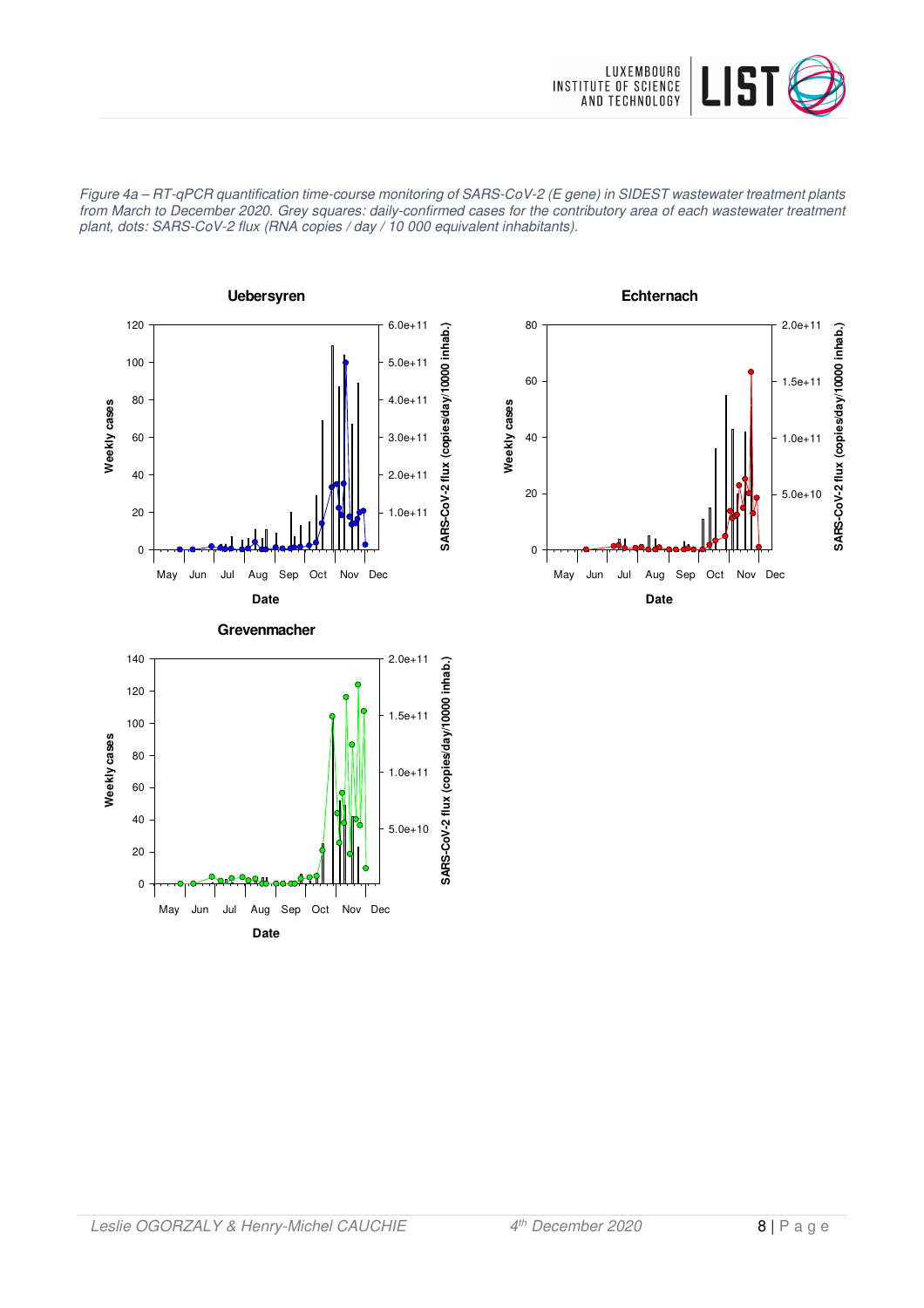

**Echternach**

Sep

0

20

40

60

80

**Weekly cases**

Weekly cases

 $O_{C_f}$ 

Nov

Dec

**SARS-CoV-2 flux (copies/day/10000 inhab.)**

SARS-CoV-2 flux (copies/day/10000 inhab.)

5.0e+10

1.0e+11

1.5e+11

2.0e+11



#### Figure 4b – Close-up of Figure 4a showing results from September 1st on.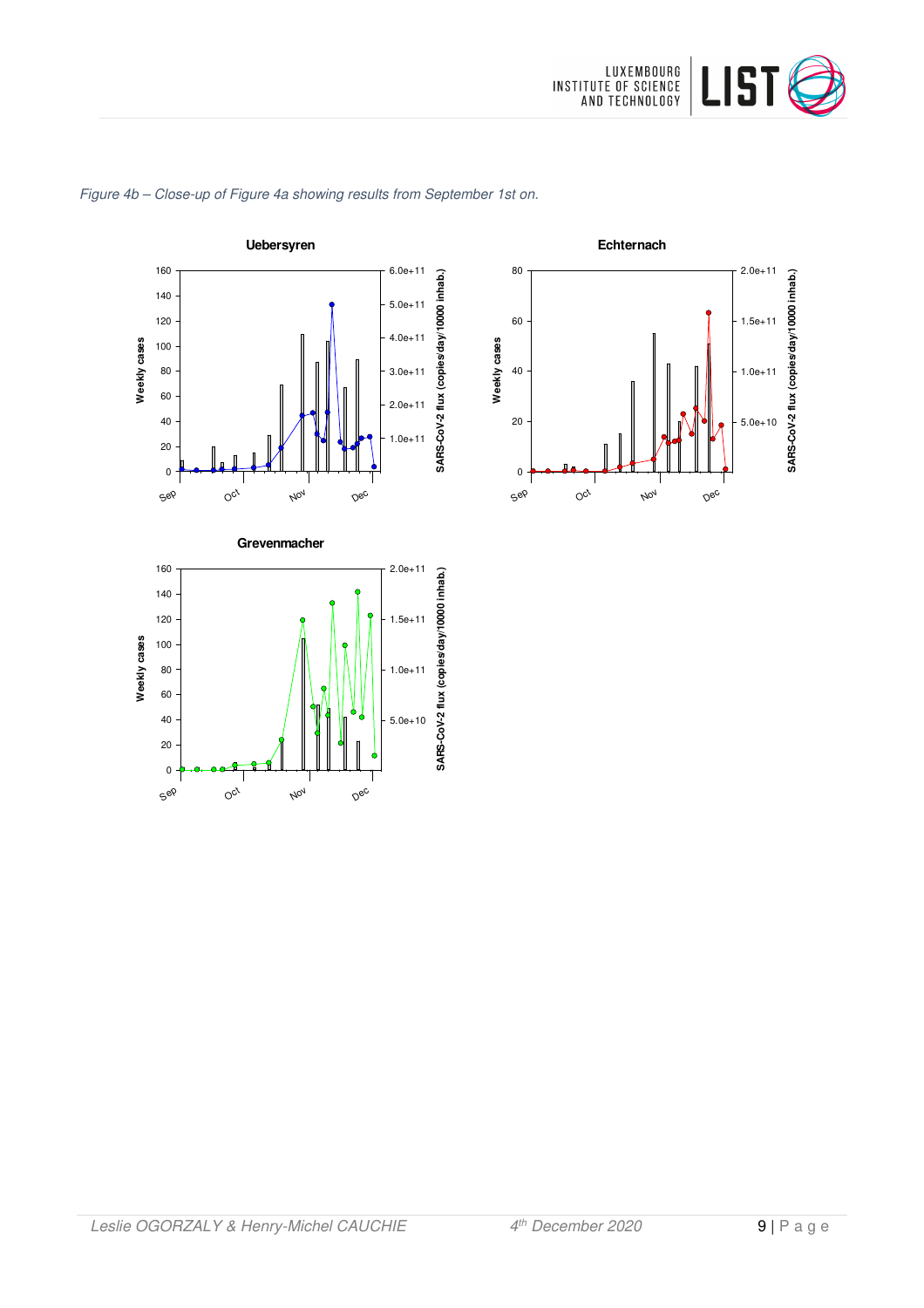



Figure 5a – RT-qPCR quantification time-course monitoring of SARS-CoV-2 (E gene) in SIDEN wastewater treatment plants from March to December 2020. Grey squares: daily-confirmed cases for the contributory area of each wastewater treatment plant, dots: SARS-CoV-2 flux (RNA copies / day / 10 000 equivalent inhabitants).

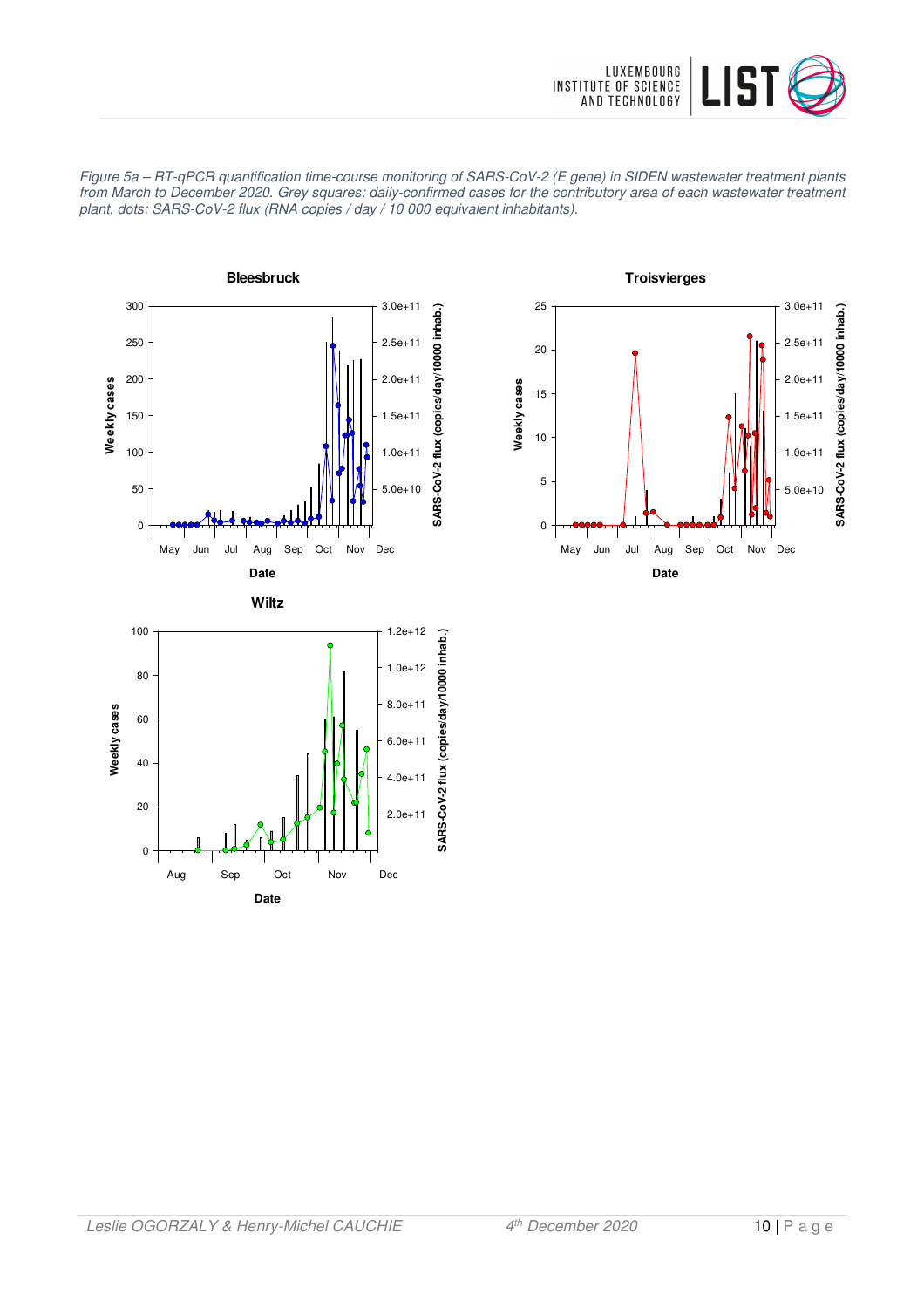

#### Figure 5b – Close-up of Figure 5a showing results from September 1st on.



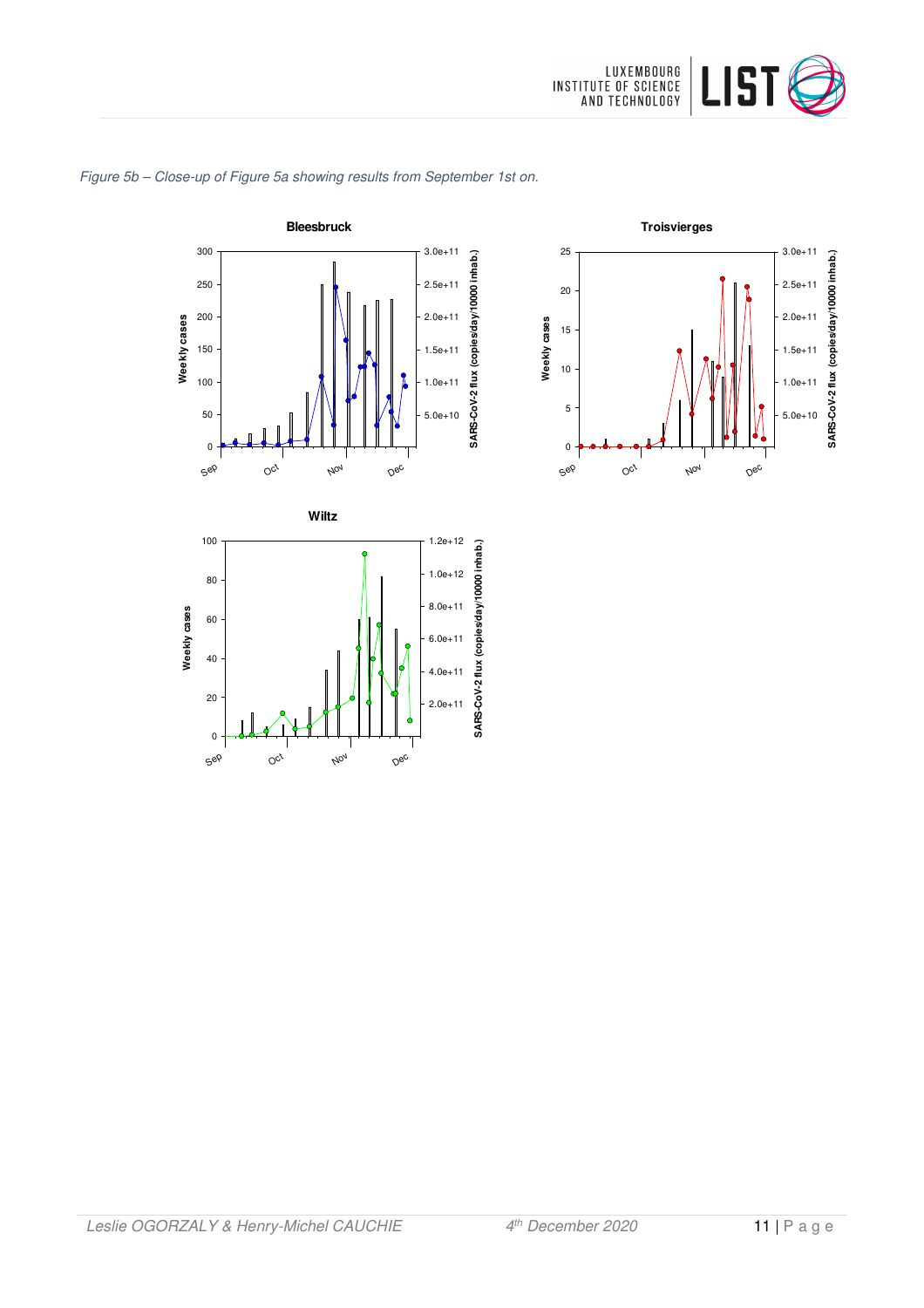

#### Table 3- Timing of sewage sampling since the beginning of the CORONASTEP study

|                     |                                          |                          |                                                              |                | 2019           |                |                |                        |                |                                                             |                        |                                       |                       |                                                    |                 |                       |            |                                            |                 |            |            |            |            |                |            |                     | 2020                    |         |                            |                                 |                        |              |                           |                      |            |                     |                        |            |            |                |            |                         |                         |                |                          |                  |                      |
|---------------------|------------------------------------------|--------------------------|--------------------------------------------------------------|----------------|----------------|----------------|----------------|------------------------|----------------|-------------------------------------------------------------|------------------------|---------------------------------------|-----------------------|----------------------------------------------------|-----------------|-----------------------|------------|--------------------------------------------|-----------------|------------|------------|------------|------------|----------------|------------|---------------------|-------------------------|---------|----------------------------|---------------------------------|------------------------|--------------|---------------------------|----------------------|------------|---------------------|------------------------|------------|------------|----------------|------------|-------------------------|-------------------------|----------------|--------------------------|------------------|----------------------|
| <b>WWTP</b>         | capacity<br>inhabitants)<br>Max<br>္မ်ိဳ | Inhabitants<br>connected | $\overline{\phantom{0}}$<br>$\overline{\mathcal{A}}$<br>Week | 43<br>Week     | 46<br>Week     | 5<br>Week      | ო<br>Week      | $\overline{ }$<br>Week | G<br>Week      | $\mathbf{\overline{d}}$<br>$\overline{\phantom{0}}$<br>Week | $\overline{1}$<br>Week | "<br>$\overline{\phantom{0}}$<br>Week | $\frac{6}{1}$<br>Week | $\overline{\phantom{0}}$<br>$\blacksquare$<br>Week | $^{28}$<br>Week | $\frac{9}{1}$<br>Week | 20<br>Week | $\overline{\phantom{0}}$<br>$\sim$<br>Week | 22<br>Week      | 23<br>Week | 24<br>Week | 25<br>Week | 26<br>Week | 27<br>Week     | 28<br>Week | െ<br>$\sim$<br>Week | $\overline{30}$<br>Week | Week 31 | $\sim$<br>$\omega$<br>Week | S<br>$\mathbf{\hat{z}}$<br>Week | $\overline{3}$<br>Week | 35<br>Week   | 6<br>$\mathsf{c}$<br>Week | Week 37              | 38<br>Week | ᡡ<br>$\sim$<br>Week | $\overline{a}$<br>Week | 41<br>Week | 42<br>Week | ന<br>4<br>Week | 44<br>Week | w<br>4<br>Week          | 46<br>Week              | 47<br>Week     | 48<br>Week               | Week 49          | <b>Total samples</b> |
| Beggen              | 210000                                   | 139731                   |                                                              |                |                |                |                |                        |                |                                                             |                        |                                       |                       | $\mathbf{1}$                                       |                 |                       |            |                                            | $\mathbf{1}$    |            |            |            |            |                |            |                     |                         |         |                            |                                 |                        | $\mathbf{1}$ |                           |                      |            |                     |                        |            |            |                |            | $\overline{\mathbf{3}}$ | $\overline{\mathbf{3}}$ |                | 3                        | $2 \mid 45$      |                      |
| Bettembourg         | 95000                                    | 53606                    |                                                              |                |                |                |                |                        |                |                                                             |                        |                                       |                       |                                                    |                 |                       |            |                                            |                 |            |            |            |            |                |            |                     |                         |         |                            |                                 |                        |              |                           |                      |            |                     |                        |            |            |                |            |                         |                         |                | 3                        | 2 <sup>1</sup>   | 38                   |
| Schifflange         | 90000                                    | 68143                    |                                                              |                |                |                |                |                        |                |                                                             |                        |                                       |                       |                                                    |                 |                       |            |                                            |                 |            |            |            |            |                |            |                     |                         |         |                            |                                 |                        |              |                           |                      |            |                     |                        |            |            |                |            | $\overline{3}$          | 3                       |                | $\overline{\mathbf{3}}$  | $2 \mid 53 \mid$ |                      |
| Bleesbrück          | 80000                                    | 30930                    |                                                              |                |                |                |                |                        |                |                                                             |                        |                                       |                       |                                                    |                 |                       |            |                                            |                 |            |            |            |            |                |            |                     |                         |         |                            |                                 |                        |              |                           |                      |            |                     |                        |            |            |                |            | 3                       |                         |                | 3                        | 2 <sup>1</sup>   | 37                   |
| Mersch              | 70000                                    | 30473                    |                                                              |                |                |                |                |                        |                |                                                             |                        |                                       |                       |                                                    |                 |                       |            |                                            |                 |            |            |            |            |                |            |                     |                         |         |                            |                                 |                        |              |                           |                      |            |                     |                        |            |            |                |            |                         |                         |                | 3                        |                  | 40                   |
| Pétange             | 50000                                    | 59481                    |                                                              |                |                |                | $\mathbf{1}$   |                        |                |                                                             |                        |                                       |                       |                                                    |                 |                       |            |                                            |                 |            |            |            |            |                |            |                     |                         |         |                            |                                 |                        |              |                           |                      |            |                     |                        |            |            |                |            | $\overline{ }$          | 3                       |                | $\overline{\mathbf{3}}$  | 2                | 48                   |
| Hesperange          | 36000                                    | 15479                    |                                                              |                |                |                |                |                        |                |                                                             |                        |                                       |                       |                                                    |                 |                       |            |                                            |                 |            |            |            |            |                |            |                     |                         |         |                            |                                 |                        |              |                           |                      |            |                     |                        |            |            |                |            |                         |                         |                | $\overline{\phantom{a}}$ |                  | 33                   |
| Echternach          | 36000                                    | 7499                     |                                                              |                |                |                |                |                        |                |                                                             |                        |                                       |                       |                                                    |                 |                       |            |                                            |                 |            |            |            |            |                |            |                     |                         |         |                            |                                 |                        |              |                           |                      |            |                     |                        |            |            |                |            | $\overline{2}$          |                         |                | 3                        | 2                | 30 <sub>o</sub>      |
| Uebersyren          | 35000                                    | 18600                    |                                                              |                |                |                |                |                        |                |                                                             |                        |                                       |                       |                                                    |                 |                       |            |                                            |                 |            |            |            |            |                |            |                     |                         |         |                            |                                 |                        |              |                           |                      |            |                     |                        |            |            |                |            |                         |                         |                | 3                        |                  | 32                   |
| Grevenmacher        | 47000                                    | 9835                     |                                                              |                |                |                |                |                        |                |                                                             |                        |                                       |                       |                                                    |                 |                       |            |                                            |                 |            |            |            |            |                |            |                     |                         |         |                            |                                 |                        |              |                           |                      |            |                     |                        |            |            |                |            |                         |                         |                | $\overline{3}$           | 2 <sup>1</sup>   | 32                   |
| Troisvierges        | 5000                                     | 3411                     |                                                              |                |                |                |                |                        |                |                                                             |                        |                                       |                       |                                                    |                 |                       |            | $\mathbf{1}$                               | $1\vert$        |            |            |            |            |                |            |                     |                         |         |                            |                                 |                        |              |                           |                      |            |                     |                        |            |            |                |            | $\overline{2}$          |                         |                | $\overline{3}$           | $2 \mid 31$      |                      |
| Boevange sur Attert | 15000                                    | 1170                     |                                                              |                |                |                |                |                        |                |                                                             |                        |                                       |                       |                                                    |                 |                       |            |                                            |                 |            |            |            |            |                |            |                     |                         |         |                            |                                 |                        |              |                           |                      |            |                     |                        |            |            |                |            |                         |                         |                | $\overline{2}$           |                  | 17                   |
| Wiltz               | 16500                                    | 6944                     |                                                              |                |                |                |                |                        |                |                                                             |                        |                                       |                       |                                                    |                 |                       |            |                                            |                 |            |            |            |            |                |            |                     |                         |         |                            |                                 |                        |              |                           |                      |            |                     |                        |            |            |                |            | $\overline{2}$          | $\overline{\mathbf{3}}$ | $\overline{2}$ | 3                        | $2 \mid 21$      |                      |
| <b>Total</b>        | 785500                                   | 445302                   | $\overline{2}$                                               | $\overline{2}$ | $\overline{2}$ | $\overline{2}$ | $\overline{2}$ | $\overline{2}$         | $\overline{2}$ | $\overline{2}$                                              | $\overline{2}$         | $\overline{2}$                        | $\overline{2}$        | $\overline{2}$                                     | 5               | 5                     | 6          | 8                                          | 10 <sup>1</sup> | 8          | 11         | 8          | 9          | $\overline{7}$ | 11         | 9                   | 11                      |         | 11 11 10                   |                                 | 12                     | 12 12        |                           | $13 \mid 13 \mid 13$ |            |                     | 13                     | 13         | 12         | 13 19          |            | 28                      |                         | 35 24 37       |                          | 24 457           |                      |
| Pop Lux (2019)      |                                          | 613901                   |                                                              |                |                |                |                |                        |                |                                                             |                        |                                       |                       |                                                    |                 |                       |            |                                            |                 |            |            |            |            |                |            |                     |                         |         |                            |                                 |                        |              |                           |                      |            |                     |                        |            |            |                |            |                         |                         |                |                          |                  |                      |
|                     |                                          | 72.54%                   |                                                              |                |                |                |                |                        |                |                                                             |                        |                                       |                       |                                                    |                 |                       |            |                                            |                 |            |            |            |            |                |            |                     |                         |         |                            |                                 |                        |              |                           |                      |            |                     |                        |            |            |                |            |                         |                         |                |                          |                  |                      |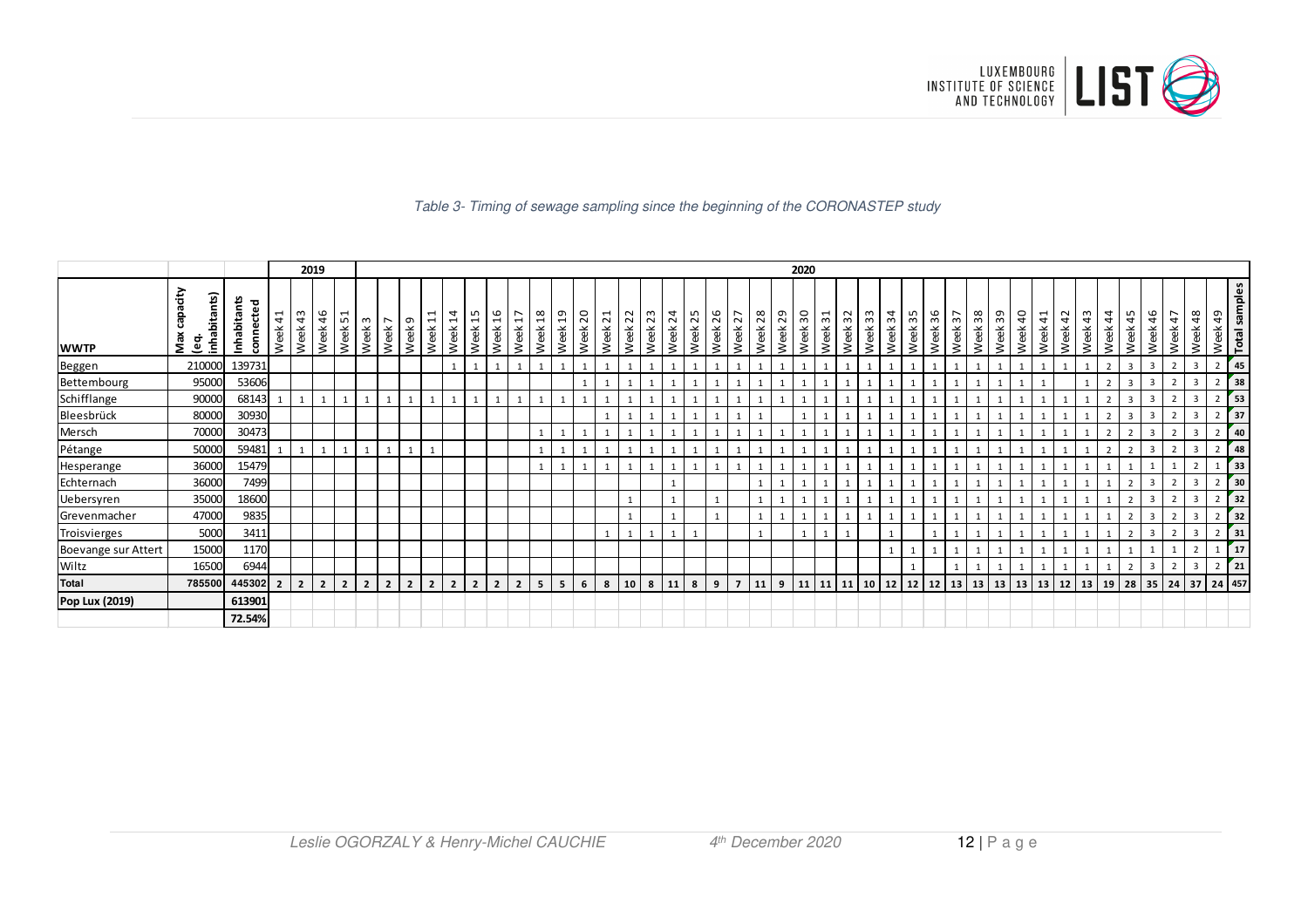# Materials and Methods



#### **Sewage samples**

From March to December 2020, up to thirteen WWTPs were sampled at the inlet of the plant according to the planning presented in Table 3. The operators of the WWTPs sampled a 24-h composite sample of 96 samples according to your own sampling procedure. Composite sample was stored at 4°C until sample processing.

#### **Sample processing**

The samples were transported to the laboratory at 4°C and viral RNA was isolated on the day of sampling. Larger particles (debris, bacteria) were removed from the samples by pelleting using centrifugation at 2,400 x g for 20 min at 4°C. A volume of 120 mL of supernatant was filtered through Amicon® Plus-15 centrifugal ultrafilter with a cut-off of 10 kDa (Millipore) by centrifugation at 3,220 x g for 25 min at 4°C. The resulting concentrate was collected and 140 µL of each concentrate was then processed to extract viral RNA using the QIAamp Viral RNA mini kit (Qiagen) according to the manufacturer's protocol. Elution of RNA was done in 60 μL of elution buffer.

### **Real-time One-Step RT-PCR**

Samples are screened for the presence of *Sarbecovirus (Coronaviridae, Betacoronaviruses*) and/or SARS-CoV-2 virus RNA by two distinct real-time one-step RT-PCR, one on the E gene (Envelope small membrane protein) and the second on the N gene (nucleoprotein). The E gene real-time RT-PCR can detect Sarbecoviruses, i.e. SARS-CoV, SARS-CoV-2 and closely related bat viruses. In the context of the COVID19 pandemic, it can be assumed that only SARS-CoV-2 strains will be detected by this assay given that SARS-CoV virus has been eradicated and other bat viruses do not commonly circulate in the human population. The E gene assay is adapted from Corman et al. [17]. The N gene real-time RT-PCR assay (N1 assay) specifically detects SARS-CoV-2 virus. It is adapted from the CDC protocol<sup>1</sup>. The two primers/probe sets are presented in Table 3. The RTqPCR protocols and reagents were all provided by the LIH.

| <b>Target</b> | <b>Primer name</b> | Primer sequence (5' to 3')                     | <b>References</b> |
|---------------|--------------------|------------------------------------------------|-------------------|
| E gene        | E Sarbeco F1       | 5-ACAGGTACGTTAATAGTTAATAGCGT-3                 | Corman et al.,    |
|               | E Sarbeco R2       | 5-ATATTGCAGCAGTACGCACACA-3                     | 2020              |
|               | E Sarbeco P1       | 5'-FAM-ACACTAGCCATCCTTACTGCGCTTCG-BHQ1         |                   |
| N gene        | 2019-nCoV N1 Fw    | 5'-GAC CCC AAA ATC AGC GAA AT-3'               | CDC               |
|               | 2019-nCoV N1 Rv    | 5'-TCT GGT TAC TGC CAG TTG AAT CTG-3'          |                   |
|               | 2019-nCoV N1 Probe | 5'-FAM-ACC CCG CAT TAC GTT TGG TGG ACC-BHQ1-3' |                   |

#### Table 4 – RT-qPCR primer-probe sets

Each reaction contained 5 μL of RNA template, 5 μL of TaqPath 1-step RT-qPCR MasterMix (A15299, Life Technologies), 0.5 µL of each primer (20 µM) and probe (5 µM) and the reaction volume was adjusted to a final volume of 20 μL with molecular biology grade water. Thermal cycling reactions were carried out at 50 °C for 15 min, followed by 95 °C for 2 min and 45 cycles of 95 °C for 3 sec and 58°C (E gene) or 55°C (N gene) for 30 sec using a Viia7 Real-Time PCR Detection System (Life Technologies). Reactions were considered positive (limit of detection – LOD) if the cycle threshold (Ct value) was below 40 cycles.

<sup>1</sup> https://www.cdc.gov/coronavirus/2019-ncov/downloads/rt-pcr-panel-primer-probes.pdf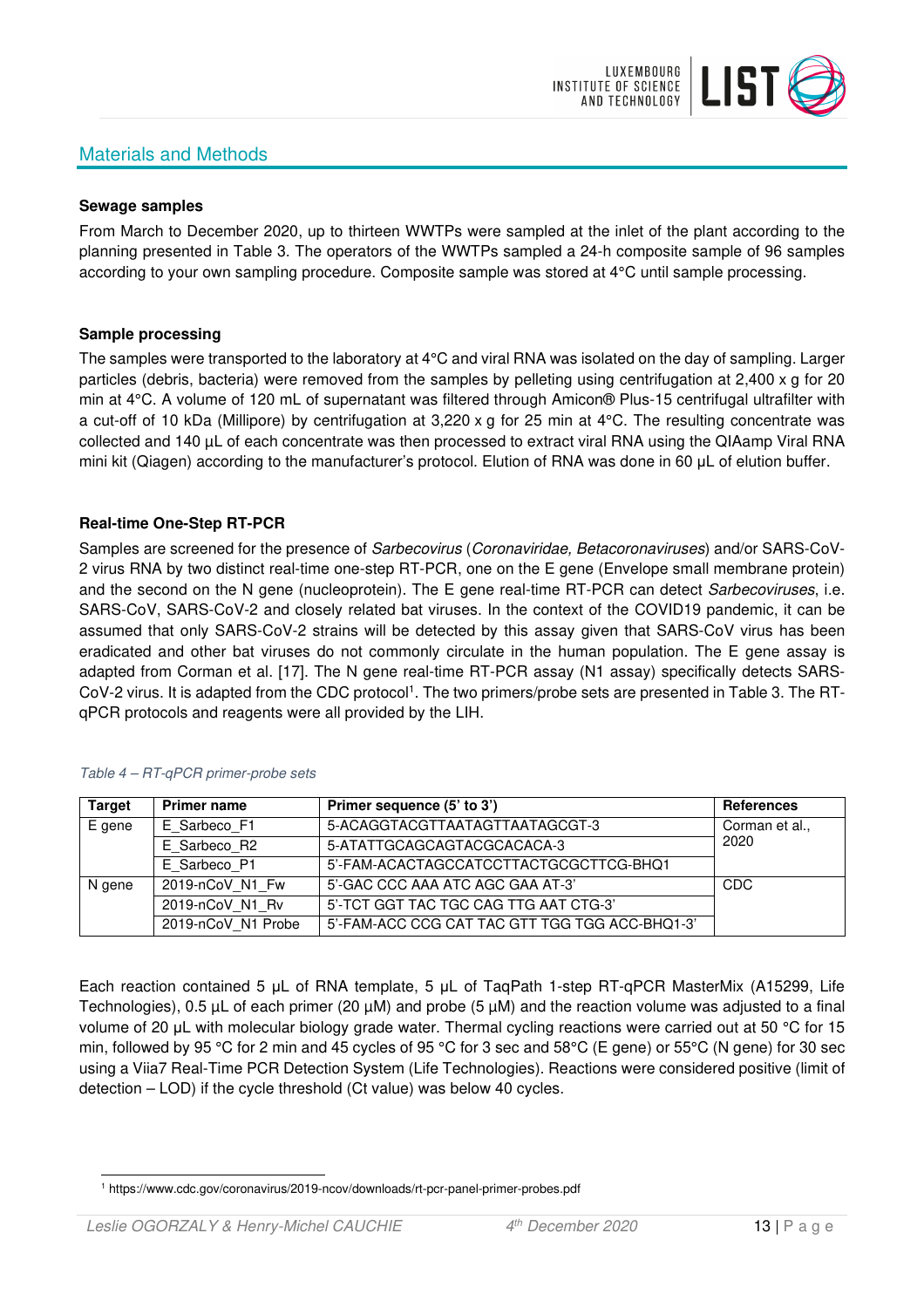

## **Controls**

A non-target RNA fragment commercially available (VetMAX™ Xeno™ IPC and VetMAX™ Xeno™ IPC Assay, ThermoFischer Scientific) was added to the viral RNA extract from sewage concentrates as an internal positive control (IPC). This IPC-RNA is used to control the performance of the RT-qPCR (E gene) and to detect the presence of RT-qPCR inhibitors.

Viral RNA copies quantification of both targeting genes in wastewater samples was performed using RT-qPCR standard curves generated using EDX SARS-CoV-2 Standard (Biorad). This standard is manufactured with synthetic RNA transcripts containing 5 targets (E, N, S, ORF1a, and RdRP genes of SARS-CoV-2, 200,000 copies/mL each).Using such a standard, the limits of quantification (LOQ) of both RT-qPCR assays were estimated to 1 RNA copy per reaction (Figure 6).



Figure 6 – RT-qPCR standard curves established for both targeting genes (E gene and N gene) of SARS-CoV-2 using a commercially available standard (Biorad).

# **Data interpretation**

A sample is declared positive for the presence of SARS-CoV-2 if both targets (E and N gene) are detected with Ct values less than or equal to the LOQ. If only one target is detected or if target genes are detected with Ct values between the LOD and the LOQ, samples are reported as presumptive positive (+/-). A sample is declared negative when no target genes are detected (Ct values superior to the LOD).

In case of presumptive positive, sample is tested again using another RT-qPCR detection assay (Allplex 2019 nCoV Assay, Seegene). This commercially available detection kit is a multiplex real-time RT-PCR assay for simultaneous detection of three target genes of SARS-CoV-2 in a single tube. The assay is designed to detect RdRP and N genes specific for SARS-CoV-2, and E gene specific for all Sarbecovirus including SARS-CoV-2.

As shown in Figure 7, a highly significant correlation (Pearson Correlation,  $R^2=0.964$ ,  $p = 5.979.10^{-24}$ ) was obtained between the SARS-CoV-2 RNA concentrations estimated using the E gene and the N gene, respectively. Therefore, only the E gene results were presented in this report.